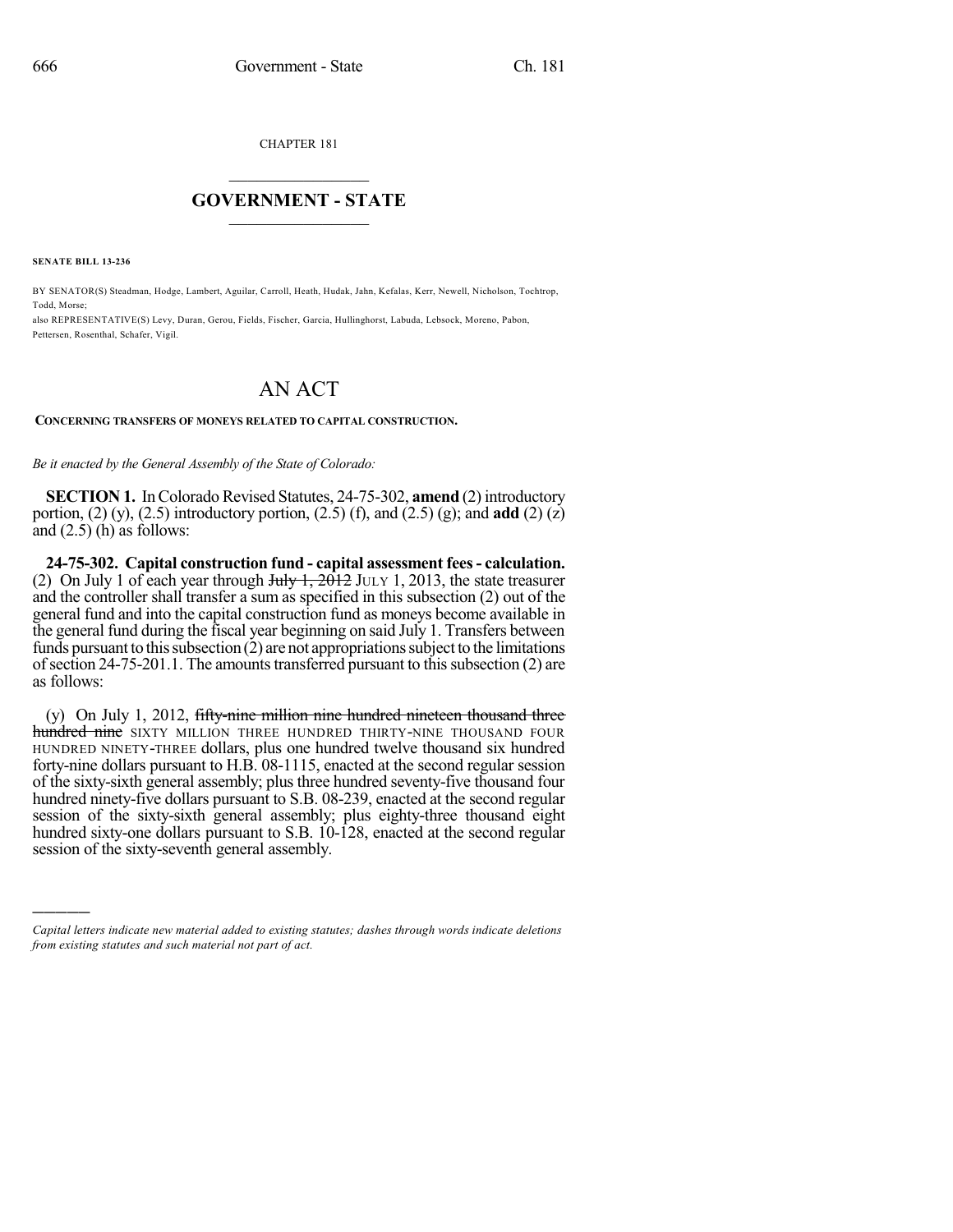(z) ON JULY 1, 2013, ONE HUNDRED EIGHTY-SIX MILLION TWO HUNDRED FIFTEEN THOUSAND FOUR HUNDRED NINETY-THREE DOLLARS.

(2.5) In addition to the sums accrued pursuant to subsection (2) of this section, on July 1 of each year through July 1, 2012 JULY 1, 2013, the state treasurer and the controller shall transfer a sum as specified in this subsection  $(2.5)$  from the general fund exempt account of the general fund created pursuant to section 24-77-103.6 to the capital construction fund as moneys become available in the general fund exempt account during the fiscal year beginning on said July 1. Transfers between funds pursuant to this subsection (2.5) are not appropriations subject to the limitations of section 24-75-201.1. The amounts transferred pursuant to this subsection (2.5) are as follows:

(f) On July 1, 2011, five hundred thousand dollars; and

(g) On July 1, 2012, five hundred thousand dollars; AND

(h) ON JULY 1, 2013, FIVE HUNDRED THOUSAND DOLLARS.

**SECTION 2.** In Colorado Revised Statutes, **add** 24-75-223 as follows:

**24-75-223. Transfer of generalfundsurplustoColoradowater conservation board construction fund - repeal.** (1) NOTWITHSTANDING ANY PROVISION OF LAW TO THE CONTRARY, ON THE DATE ON WHICH THE STATE CONTROLLER PUBLISHES THE COMPREHENSIVE ANNUAL FINANCIAL REPORT OF THE STATE FOR THE FISCAL YEAR 2013-14, THE STATE TREASURER SHALL TRANSFER TO THE COLORADO WATER CONSERVATION BOARD CONSTRUCTION FUND CREATED IN SECTION 37-60-121, C.R.S., AN AMOUNT OF THE GENERAL FUND SURPLUS DESIGNATED IN ACCORDANCE WITH SECTION 24-75-201 (1) FOR THE FISCAL YEAR 2013-14 THAT IS EQUAL TO THE LESSER OF THIRTY MILLION DOLLARS OR THE TOTAL GENERAL FUND SURPLUS.

(2) THIS SECTION IS REPEALED, EFFECTIVE JULY 1, 2015.

**SECTION 3.** In Colorado Revised Statutes, 12-47.1-1201, **repeal** (5) (c) (III) (C).

**SECTION 4.** In Colorado Revised Statutes, 12-47.1-1201, **amend** (5) (c) (III) (E) as follows:

**12-47.1-1201. State historical fund - administration - legislative declaration -state museum cash fund - capitol dome restoration fund.** (5) (c) (III) (E) Prior to the end of the 2014-15 state fiscal year and after a complete accounting is available of the total in-kind and monetary donations received through the fundraising program established in section 2-3-1304.3, C.R.S., an end-of-project accounting shall occur based on the final total cost of the dome restoration construction project to ensure, through the annual general appropriations act, supplemental appropriations acts, or transfers between funds, as necessary, that all of the transfers from the state historical fund specified in sub-subparagraphs  $(A)$ ,  $(\overline{B})$ , and  $(\overline{C})$  (A) AND (B) of this subparagraph (III), AND THE 2013-14 APPROPRIATION FROM THE CAPITAL CONSTRUCTION FUND SPECIFIED IN SENATE BILL 13-230, are reduced, dollar for dollar, by the combined total of moneys deposited